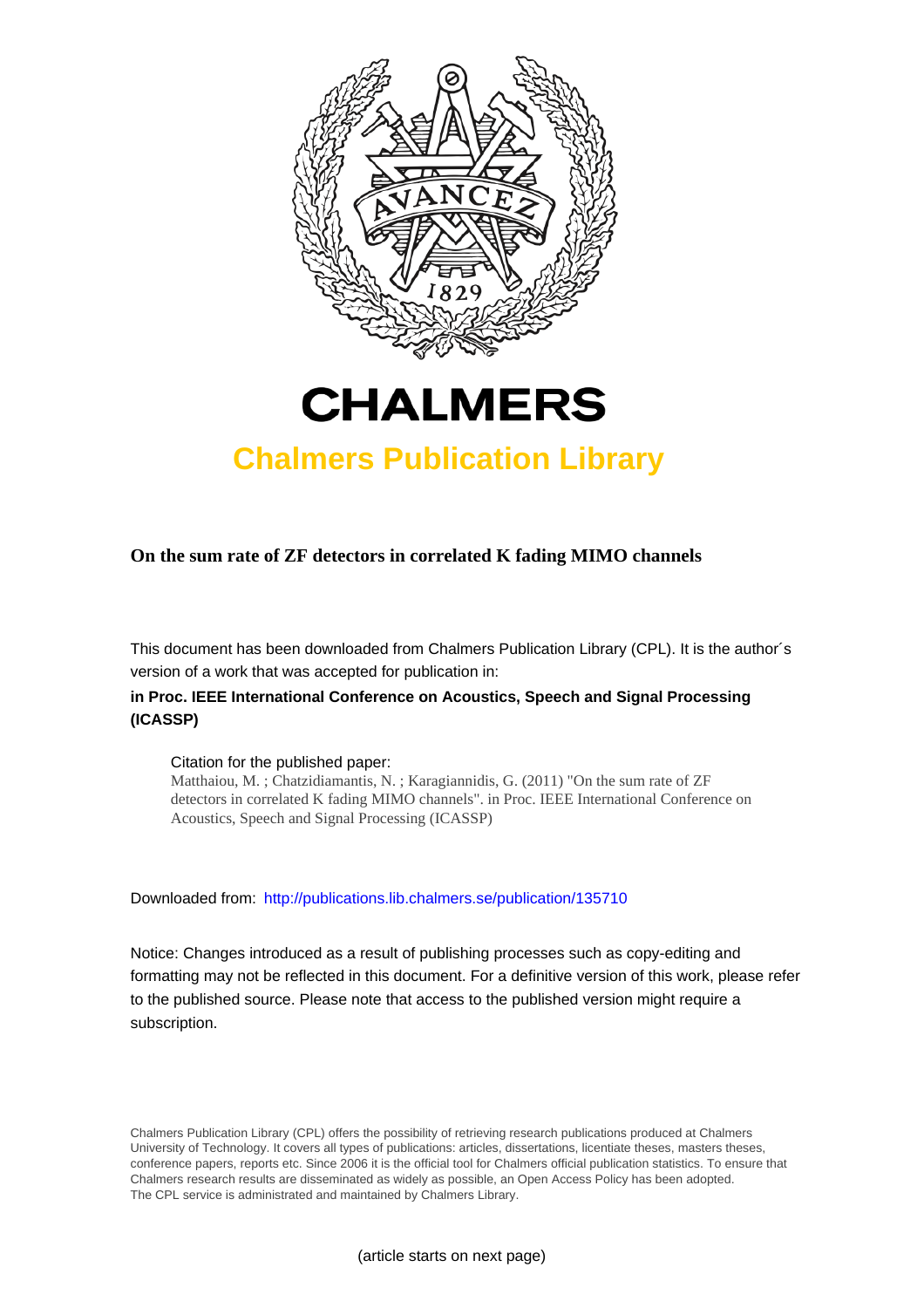# **ON THE SUM RATE OF ZF DETECTORS OVER CORRELATED** K **FADING MIMO CHANNELS**

*Michail Matthaiou*∗*, Nestor D. Chatzidiamantis*† *, and George K. Karagiannidis*†

∗Department of Signals and Systems, Chalmers University of Technology, Gothenburg, Sweden

† Department of Electrical and Computer Engineering, Aristotle University of Thessaloniki, Greece

Email: michail.matthaiou@chalmers.se, {nestoras, geokarag}@auth.gr

# **ABSTRACT**

This paper presents a detailed sum rate investigation of Zero-Forcing (ZF) detectors over composite multiple-input multiple-output (MIMO) channels. To this end, we consider the generic  $K$  distribution (Rayleigh/gamma distribution) to model the composite fading fluctuations and also assume the general case of semi-correlated small-scale fading. Novel exact analytical expressions are derived for the achievable sum rate followed by asymptotic expressions in the low Signalto-Noise ratio (SNR) regime. In parallel, new, closed-form upper and lower bounds on the sum rate are derived that remain tight for all SNRs. The theoretical analysis is validated via a set of Monte-Carlo simulations.

## **1. INTRODUCTION**

The capacity of point-to-point MIMO communication systems has been well investigated under Rayleigh fading conditions and assuming all different types of spatial correlation [1, 2]. However, little is still known for the capacity of distributed MIMO (D-MIMO) systems which exploit both spatial micro and macro-diversity [3–5]. The main feature of these systems is that multiple antennas at one end of the wireless channel are packed into multiple radio ports that are spatially separated. Hence, each link experiences different degree of path loss, as a result of the different access distances, along with different shadowing effects. Note that the latter manifestation is rather critical when assessing MIMO performance since it can significantly diminish the benefits of MIMO technology.

In this paper, we elaborate on the performance of ZF linear receivers over such composite D-MIMO channels. The fading fluctuations are modeled via the  $K$ -distribution [6,7] which is a generic model that occurs when small-scale fading is modeled via the Rayleigh distribution and large-scale fading via the gamma distribution. This model has been demonstrated to effectively approximate most of the fading and shadowing effects occurring in wireless channels, and also to be analytically friendlier than the Rayleigh/lognormal model. Besides, this important implication was recently reported in [8], where the authors examined the achievable sum rate of ZF detectors over Rayleigh/lognormal MIMO channels. The final result, though, is given in integral form (see [8, Eq. (15)]) which was numerically approximated via Gauss-Hermite polynomials. This technique, however, is time-consuming (especially at low SNRs) and not amenable to further manipulations. In addition, the presented analysis was tied to co-located MIMO antenna arrays.

We hereafter pursue a statistical analysis of ZF detectors over composite K MIMO channels and also consider the more general case of correlated Rayleigh fading with correlation on the side with the minimum number of antennas. The exact achievable sum rate is analytically derived followed by a tractable affine expansion in the asymptotically low-SNR regime. In addition, we propose novel, closed-form upper and lower bounds on the sum rate. These expressions yield useful insights into the implications of the model parameters on the ZF detector's performance.

*Notation:* We use upper and lower case boldface to denote matrices and vectors, respectively. The  $n \times n$  identity matrix reads as  $I_n$ . The expectation is given by  $\mathbb{E}[\cdot]$  while the symbols  $(\cdot)^{\dagger}$  and  $(\cdot)^{H}$  represent the pseudo-inverse and Hermitian transpose of a matrix, respectively.

## **2. MIMO SYSTEM MODEL**

Let us consider a typical D-MIMO system equipped with  $N_r$  receive antennas and L radio ports each connected to  $N_t$ transmit antennas and also require that  $LN_t \leq N_r$ . In the following, we assume that the transmitter equally splits the available average power, P, amongst all data streams. Then, the input-output relationship reads as

$$
\mathbf{y} = \sqrt{\frac{P}{LN_t}} \mathbf{H} \mathbf{\Xi}^{1/2} \mathbf{s} + \mathbf{n}
$$
 (1)

where  $y \in \mathbb{C}^{N_r \times 1}$  is the received signal vector,  $\mathbf{s} \in \mathbb{C}^{LN_t \times 1}$ is the vector containing the transmitted symbols which are drawn from a unit-power constellation while the complex AWGN term is zero-mean with covariance  $\mathbb{E} [\mathbf{n} \mathbf{n}^H] =$  $N_0I_{N_r}$ . The diagonal matrix  $\boldsymbol{\Xi} \in \mathbb{R}^{LN_t \times LN_t}$  represents the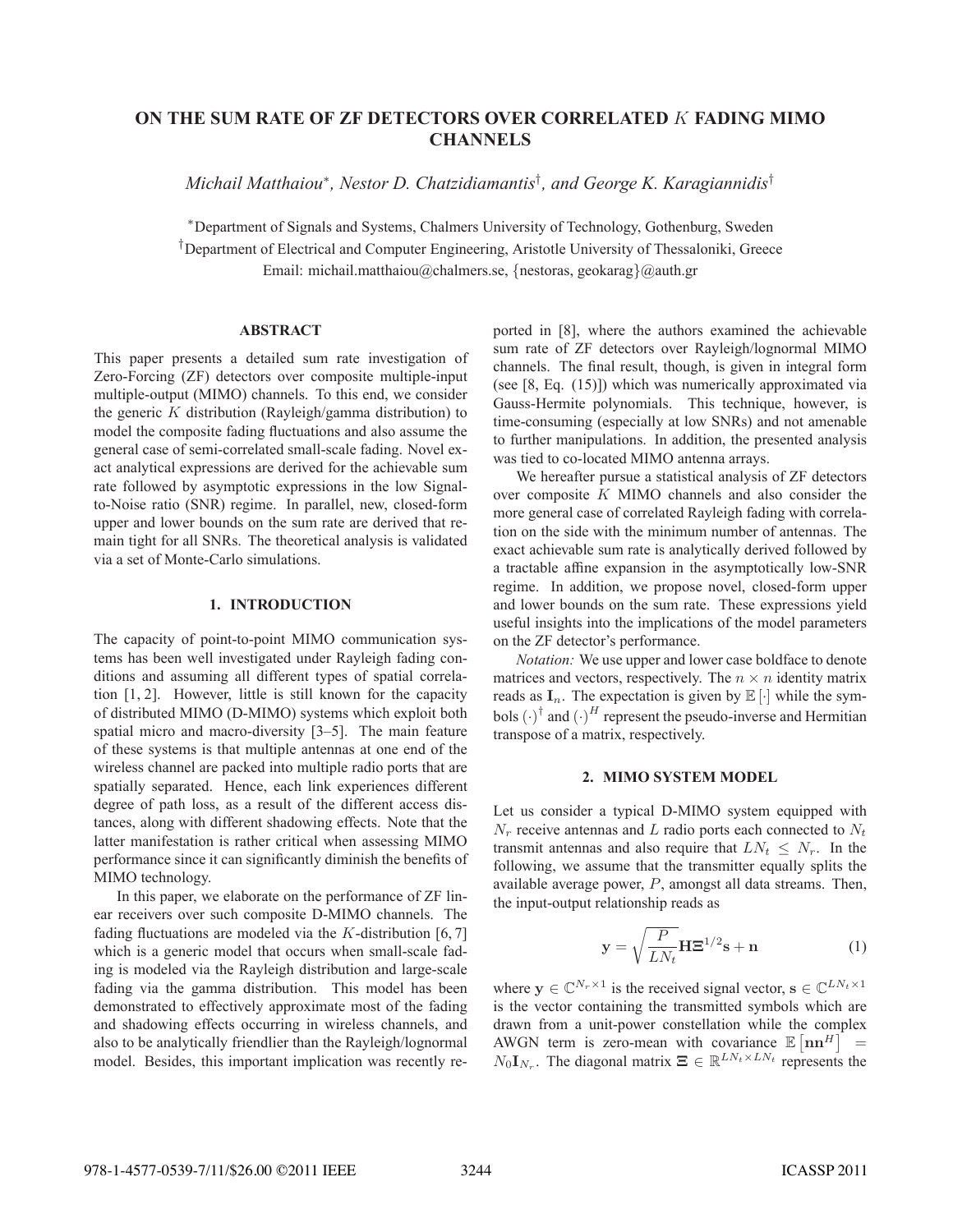large-scale fading, and hence  $\boldsymbol{\Xi} = \text{diag} \left\{ \mathbf{I}_{N_t} \xi_m / D_m^v \right\}_{m=1}^L$ where  $D_m$  denotes the distance between the receiver and the m-th radio port while  $v$  is the path-loss exponent. The largescale fading coefficients  $\xi_m$ ,  $m = 1, \dots, L$ , are modeled as gamma random variables (RVs), or

$$
f_{\xi_m}(\xi_m) = \frac{\xi_m^{k_m - 1}}{\Gamma(k_m)\Omega_m^{k_m}} \exp\left(-\frac{\xi_m}{\Omega_m}\right), \ \xi_m, \Omega_m, k_m \ge 0
$$
\n(2)

where  $k_i$ ,  $\Omega_i = \mathbb{E}[\xi_i]/k_i$ , are the so-called shape and scale parameters of the gamma distribution respectively while  $\Gamma(\cdot)$ is the well-known gamma function. As was previously mentioned, the small-scale fading is assumed to follow a semicorrelated Rayleigh distribution and as such, we can express  $\mathbf{H} \in \mathbb{C}^{N_r \times LN_t}$  according to  $\mathbf{H} = \mathbf{H}_w \mathbf{R}_t^{1/2}$  where the entries of  $\mathbf{H}_w$  are modeled as i.i.d.  $\mathcal{CN}(0, 1)$  RVs while  $\mathbf{R}_t$  is the positive definite covariance matrix of every row of **H**.

After defining  $\mathbf{Z} \triangleq \mathbf{H}\mathbf{\Xi}^{1/2}$ , the ZF filter matrix becomes  $\mathbf{G} = (P/LN_t)^{-1/2} \mathbf{Z}^{\dagger}$  [9]. Assuming independent decoding, the received signal is decomposed into  $LN<sub>t</sub>$  parallel streams with the instantaneous received SNR at the m-th ZF output  $(1 \leq m \leq LN_t)$  being

$$
\gamma_m \triangleq \frac{\rho}{LN_t \left[ \left( \mathbf{Z}^H \mathbf{Z} \right)^{-1} \right]_{mm}} = \frac{\rho \left[ \mathbf{\Xi} \right]_{mm}}{LN_t \left[ \left( \mathbf{H}^H \mathbf{H} \right)^{-1} \right]_{mm}} \quad (3)
$$

where  $\rho = P/N_0$  is the average SNR and  $[\cdot]_{mm}$  returns the  $m$ -th diagonal element of a matrix. We can also define the random small-scale counterpart as follows

$$
x_m = \frac{1}{\left[ \left( \mathbf{H}^H \mathbf{H} \right)^{-1} \right]_{mm}} \tag{4}
$$

which follows a complex semi-correlated central Wishart distribution  $x_m \sim \mathcal{CW}(N_r - LN_t + 1, 1/[\mathbf{R}_t^{-1}]_{mm})$  and its PDF was explicitly given in [10, Theorem 1]

$$
f_{x_m}(x_m) = \frac{\sigma_m e^{-x_m \sigma_m}}{(N_r - LN_t)!} (x_m \sigma_m)^{N_r - LN_t}
$$
 (5)

where  $\sigma_m$  is the m-th diagonal entry of  $\mathbf{R}_t^{-1}$ .

# **3. ACHIEVABLE SUM RATE OF ZF DETECTORS**

#### **3.1. Exact analysis**

The maximum achievable sum rate, assuming independent decoding at the receiver, is essentially the summation of the throughputs offered by each subchannel, or

$$
R \triangleq \sum_{m=1}^{LN_t} \mathbb{E}\left[\log_2(1+\gamma_m)\right] = \sum_{m=1}^{LN_t} \mathbb{E}\left[\log_2\left(1+\frac{\rho\xi_m x_m}{LN_t D_m^v}\right)\right]
$$
\n(6)

where the expectation is taken over all realizations of **H** and **Ξ**. The following theorem returns an analytical expression for the exact sum rate of ZF detectors:

**Theorem 1** *The achievable sum rate of ZF detectors over correlated* K *MIMO channels is given by*

$$
R = \frac{1}{\ln 2(N_r - LN_t)!} \sum_{m=1}^{LN_t} \frac{1}{\Gamma(k_m)} \times G_{4,2}^{1,4} \left[ \frac{\rho \Omega_m}{LN_t \sigma_m D_m^v} \middle| 1 - k_m, LN_t - N_r, 1, 1 \right] \tag{7}
$$

where  $G^{m,n}_{p,q}\left[x,\right]$  $\alpha_1,\ldots,\alpha_p$  $\begin{bmatrix} \alpha_1, ..., \alpha_p \ \beta_1, ..., \beta_q \end{bmatrix}$  is the Meijer's G-function [11, Eq. *(9.301)].*

*Proof:* The proof starts by expressing the expectation in (6) in integral form as

$$
R = \frac{1}{\ln 2} \sum_{m=1}^{LN_t} \int_0^\infty \int_0^\infty \ln \left( 1 + \frac{\rho \xi_m x_m}{LN_t D_m^v} \right) \times f_{\xi_m}(\xi_m) f_{x_m}(x_m) d\xi_m dx_m.
$$
 (8)

Substituting (2) and (5) into (8) and successively applying  $[11, Eq. (7.813.1)],$  we can obtain (7) after some basic algebraic manipulations.

Note that at high-SNRs, the sum rate converges to

$$
R^{\infty} = LN_t \log_2\left(\frac{\rho}{LN_t}\right) + \frac{LN_t}{\ln 2}\psi(N_r - LN_t + 1)
$$

$$
-\sum_{m=1}^{LN_t} \log_2\left(\sigma_m\right) + N_t \sum_{m=1}^{L} \left(\frac{\psi(k_m)}{\ln 2} + \log_2\left(\frac{\Omega_m}{D_m}\right)\right).
$$

where  $\psi(x)$  is Euler's digamma function [11, Eq. (8.360.1)]. The above expression is quite intuitive since it indicates that at high SNRs the effects of small and large-scale fading are decoupled. We also validate the diminishing effects of spatial correlation on the sum rate since, due to Hadamard's inequality,  $1 \leq \det(\mathbf{R}_t^{-1}) \leq \prod_{m=1}^{LN_t} \sigma_m$ , with equality for  $\mathbf{R}_t = \mathbf{I}_{LN_t}$ . Clearly, larger values of  $k_m, \Omega_m$  diminish the effects of shadowing thereby delivering higher sum rate while longer terminal distances,  $D_m$ , lead to stronger path-loss attenuation.

#### **3.2. Low-SNR analysis**

It has been theoretically shown that the low-SNR sum rate can be more effectively explored in terms of the normalized transmit energy per information bit  $E_b/N_0$  rather than persymbol SNR, or [12, 13]

$$
R\left(\frac{E_b}{N_0}\right) \approx \mathcal{S}_0 \log_2\left(\frac{\frac{E_b}{N_0}}{\frac{E_b}{N_0}}\right) \tag{9}
$$

where  $\frac{E_b}{N_0}$  and  $S_0$  correspond to the "minimum normalized energy per information bit required to convey any positive rate reliably" and the wideband slope, respectively.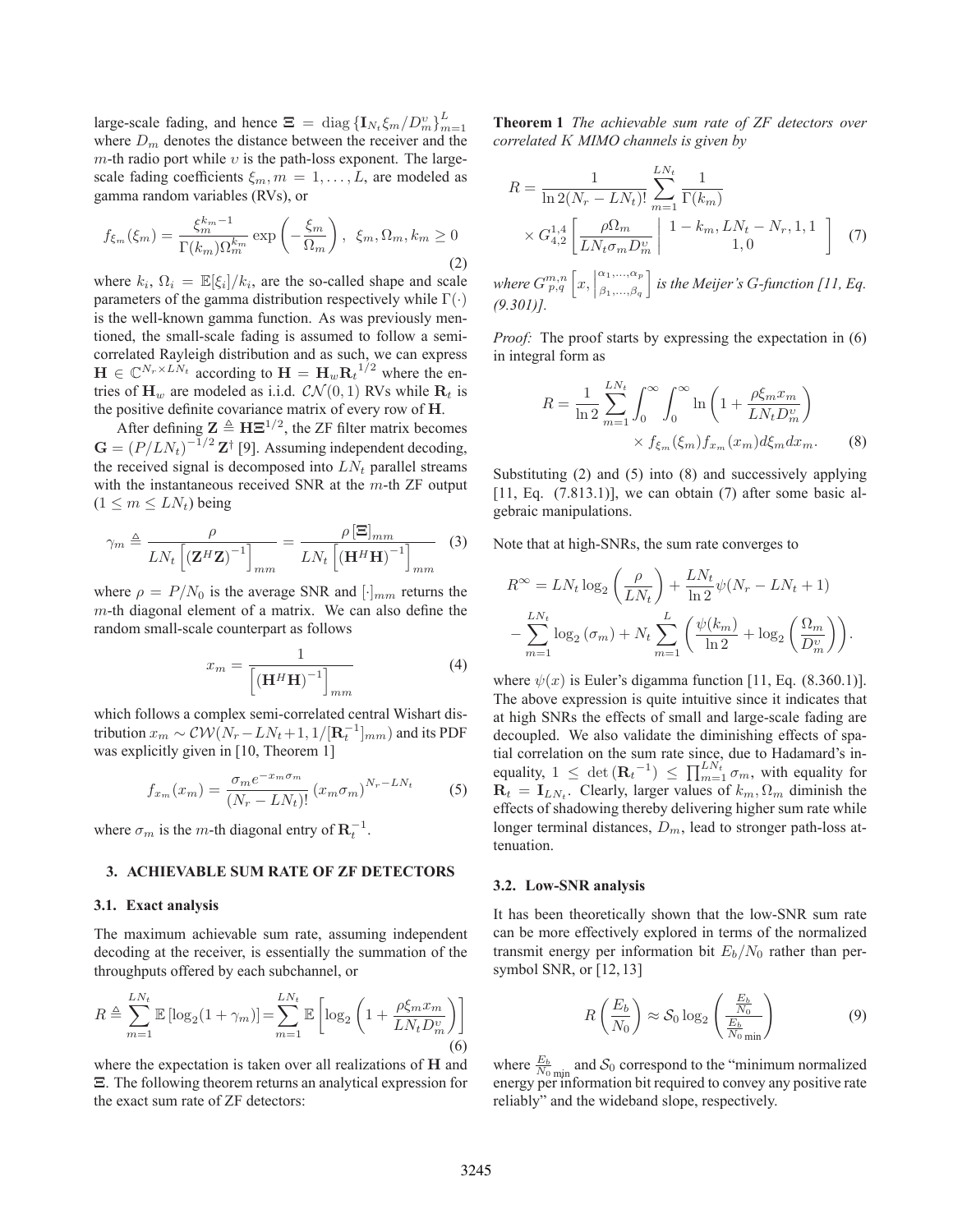**Corollary 1** *The minimum energy per information bit and the wideband slope of ZF detectors over correlated* K *MIMO channels are respectively*

$$
\frac{E_b}{N_0}_{min} = \frac{LN_t \ln 2}{(N_r - LN_t + 1)} \left( \sum_{m=1}^{LN_t} \frac{k_m \Omega_m}{\sigma_m D_m^v} \right)^{-1}
$$

$$
\mathcal{S}_0 = \frac{2(N_r - LN_t + 1)}{(N_r - LN_t + 2)} \frac{\left( \sum_{m=1}^{LN_t} \frac{k_m \Omega_m}{\sigma_m D_m^v} \right)^2}{\sum_{m=1}^{LN_t} k_m (k_m + 1) \left( \frac{\Omega_m}{\sigma_m D_m^v} \right)^2}.
$$

*Proof:* From [13], we have that  $\frac{E_b}{N_0}_{min}$  and  $S_0$  are respectively

$$
\frac{E_b}{N_0}_{\text{min}} \triangleq \lim_{\rho \to 0} \frac{\rho}{R(\rho)} = \frac{1}{\dot{R}(0)} \text{ and } \mathcal{S}_0 \triangleq -\frac{2\ln 2\left[\dot{R}(0)\right]^2}{\ddot{R}(0)}
$$

where  $R(\cdot)$  and  $R(\cdot)$  denote the first and second-order derivatives of the sum rate (6) over the SNR  $\rho$ . The desired results follow easily after appropriate simplifications.

For i.i.d. Rayleigh fading, it can be shown that  $\frac{E_b}{N_0}_{min}$  =  $\ln 2/(N_r - N_t + 1)$  and  $S_0 = 2N_t(N_r - N_t + 1)/(N_r - N_t + 2)$ , which are respectively identical with [15, Eq. (25)] and [15, Eq. (26)]. In the specific case of  $N_t = 1$ , the slope particularizes to  $S_0 = 2N_r/(N_r + 1)$  which coincides with the associated results for both MMSE [14, Eq. (52)], [15, Eq. (24)] and optimal receivers [12, Eq. (16)], thereby validating that at low SNRs, ZF detection becomes optimal for a single transmit antenna since all  $N_r$  degrees of freedom are devoted to the recovery of the corresponding multiplexed stream. All these results further demonstrate that for a fixed  $N_r$ , increasing  $N_t$  may improve the wideband slope, but also increases the minimum energy per bit due to the additional power required to cancel out the extra interferers.

#### **3.3. Tight bounds on the sum rate**

Since the expression in Theorem 1 is given via a Meijer- $G$ function, which is a general function with a hard practical interpretation, it is important to obtain tight upper and lower closed-form bounds on the achievable sum rate.

**Theorem 2** *The achievable sum rate of ZF detectors over correlated* K *MIMO channels in (6) is upper bounded by*

$$
R_U = \sum_{m=1}^{LN_t} \log_2 \left( 1 + \frac{\rho (N_r - LN_t + 1)}{LN_t} \frac{k_m \Omega_m}{\sigma_m D_m^v} \right). \tag{10}
$$

*Proof:* The proof follows by applying Jensen's inequality on (6) along with the methodology of [16, Theorem 4].

**Corollary 2** *In the high-SNR regime, the upper bound in (10) becomes*

$$
R_U^{\infty} = LN_t \log_2\left(\frac{\rho}{LN_t}\right) + LN_t \log_2(N_r - LN_t + 1)
$$

$$
- \sum_{m=1}^{LN_t} \log_2\left(\sigma_m\right) + N_t \sum_{m=1}^{L} \log_2\left(\frac{k_m \Omega_m}{D_m^v}\right). \tag{11}
$$

Interestingly, the upper bound becomes tighter for higher  $N_r, k_m$ . In the limit,  $N_r, k_m \rightarrow \infty$ , the bound becomes exact since  $\psi(x) \approx \ln(x)$  if  $x \to \infty$ . On a similar basis, we can now propose the following new lower bound on the sum rate, which becomes exact at high-SNRs.

**Theorem 3** *The achievable sum rate of ZF detectors over correlated* K *MIMO channels in (6) is lower bounded by*

$$
R_L = \sum_{m=1}^{LN_t} \log_2 \left( 1 + \frac{\rho}{LN_t} \exp\left(\psi \left(N_r - LN_t + 1\right) + \psi \left(k_m\right) + \ln\left(\frac{\Omega_m}{\sigma_m D_m^{\upsilon}}\right)\right) \right). \tag{12}
$$

*Proof:* The proof relies on the generic bounding technique of [2, Theorem 1] which is omitted for the sake of brevity. A detailed proof is given in a journal version of this paper [16].

# **4. NUMERICAL RESULTS**

We first generate 20,000 random realizations of the small and large-scale fading matrices **H** and **Ξ** according to (2), and thereafter obtain the simulated sum rate via (6). The transmit correlation matrix is constructed as  $\mathbf{R}_t = \text{diag} \left\{ \mathbf{R}_{t,m} \right\}_{m}^{L}$  $m=1$ where  $\mathbf{R}_{t,m}$  is the correlation matrix between the antennas of the  $m$ -th terminal. The entries of the latter are modeled via the common exponential correlation model  $\{\mathbf{R}_{t,m}\}_{i,j} = \rho_{t,m}^{|i-j|}$ with  $\rho_{t,m} \in [0,1)$  being the transmit correlation coefficient.

In Fig. 1, the achievable sum rate is plotted vs the SNR, ρ. For the sake of simplicity, we have set  $k_m = 1, Ω_m =$  $2, \rho_{t,m} = 0.3, \forall m = 1, \dots, LN_t$  while we consider different MIMO configurations by keeping  $N_t = 2$  and increasing only  $N_r$ . The outputs of a Monte-Carlo simulator are compared with the exact analytical expression of Theorem 1 and the upper/lower bounds of (10) and (12), respectively. It is easily observed that the match between theory and simulation is excellent in all cases under consideration, thereby validating the correctness of the proposed analytical expressions. The graph indicates that adding more receive antennas significantly stabilizes the MIMO link by improving the receive diversity and reducing the noise enhancement effect. This is consistent with the results in [9]. Further, a higher  $N_r$  makes both bounds tighter although the upper bound is in general less tight due to the loose nature of Jensen's inequality. As previously mentioned, at high SNRs the lower bound becomes exact.